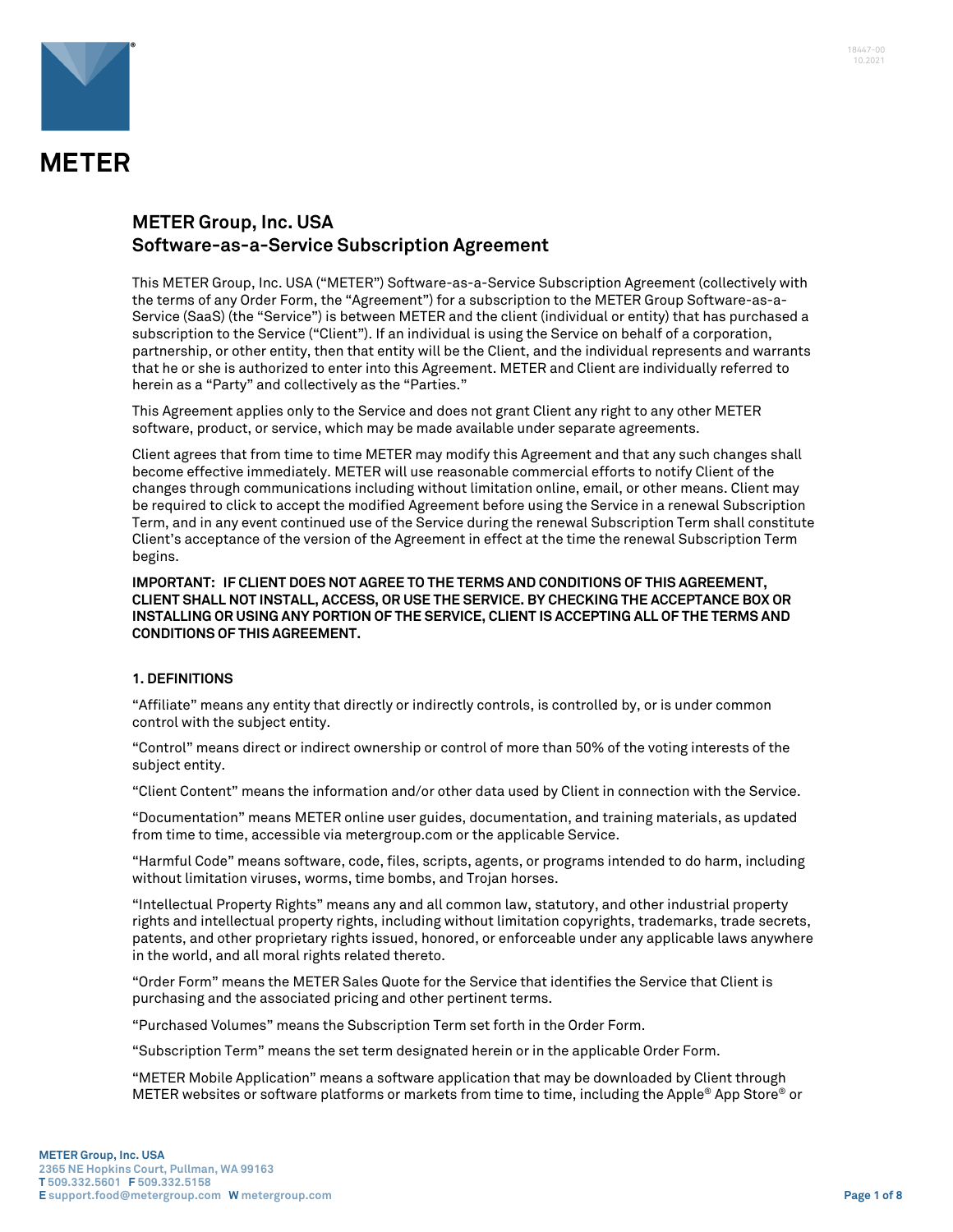



Google Play Store, and loaded onto an iPad® or other handheld device on which the then-current METER Mobile Application has been designed to and is permitted to run.

"Service" means the METER SKALA software solution made available through a SaaS platform (and a downloaded METER Mobile Application) together with any additional features, functionality or updates developed by METER that augment or enhance such solution and provided as part of the service, and the documentation, support, and related products made available by METER subject to this Agreement.

"Users" means the individuals who are authorized by Client to access and use the Service.

#### **2. METER SERVICE SUBSCRIPTION**

**2.1 Provision of the Service.** The Service is provided by METER as an online service on a subscription basis for a set term designated herein or in the applicable Order Form (each, a "Subscription Term").

**2.2 License to Use the Service.** METER shall retain all right, title, and interest in and to the Service. Subject to the terms of this Agreement (including without limitation any restrictions and limitations designated in the applicable Order Form), and conditioned on Client's and Users' compliance therewith, METER hereby grants Client a limited, revocable, nonexclusive, nontransferable, nonassignable, nonsublicensable right to access and use the Service solely for its own internal business operations purposes during the Subscription Term. Client may access the Service either via the domains that allow Client and its permitted users to access the Service from the supported browsers, including metergroup.com or skalacontrol.com, or a METER Mobile Application. Except as provided in this Agreement, METER reserves all right, title, and interest in and to the Service, including without limitation all related Intellectual Property Rights, and the license granted to Client does not convey any rights in the Service, express or implied, or ownership in the Service or any Intellectual Property rights thereto. Any rights not expressly granted herein are reserved by METER and its licensors.

**2.3 Restrictions.** Client shall not (and Client shall direct any and all Users to not), directly or indirectly,

- 1) modify, copy, or create any derivative works based on the Service;
- 2) license, sublicense, sell, resell, rent, lease, transfer, assign, distribute, time share, offer the Service in any form of service bureau, outsource, or otherwise make the Service available to any third party;
- 3) frame, scrape, or mirror any content forming part of the Service, other than on Client's own intranet for Client's internal business operations purposes as permitted under this Agreement;
- 4) use the Service to store or transmit infringing, libelous, or otherwise unlawful or tortious material or to store or transmit material in violation of any third-party privacy right;
- 5) use the Service to store or transmit Harmful Code;
- 6) interfere with or disrupt the integrity or performance of the Service;
- 7) attempt to gain unauthorized access to the Service or its related systems or networks;
- 8) permit direct or indirect access to or use of the Service in a way that circumvents a contractual usage limit under this Agreement;
- 9) reverse engineer or decompile any portion of the Service, including without limitation any software utilized by METER in the provision of the Service;
- 10) access the Service in order to build any commercially available or competing service or product or otherwise commercially exploit the Service; or
- 11) copy any features, functions, integrations, interfaces, or graphics of the Service or any related software.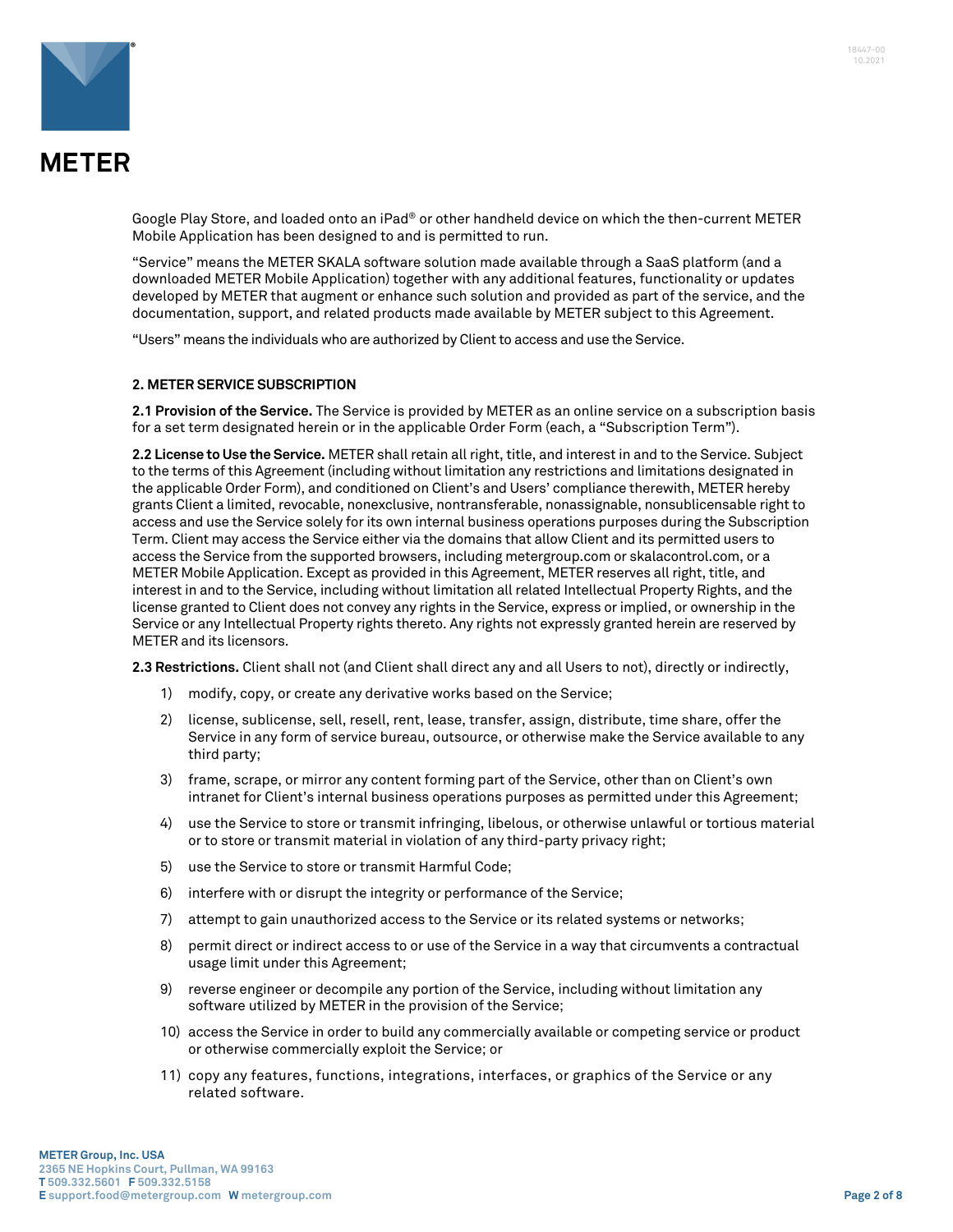

#### **3. USE OF METER SERVICE**

**3.1 Purchase Volumes.** The Service is provided to Client according to the Purchased Volumes and any other limitations set forth in the Order Form. Client shall limit use of and access to the Service to the Purchased Volumes in the Order Form or any amendment thereto as provided for in Section 10.2 herein. Client may increase the Purchased Volumes at any time during the term of the Agreement. If Client is unable to comply with the applicable Purchased Volumes, Client will execute an Order Form for additional quantities promptly upon request from METER.

**3.2 Client Responsibilities and Client Content.** Client will use the Service solely for its internal business operations purposes and not for the benefit of any third party. Client shall

- 1) be responsible for Client's and Users' compliance with this Agreement;
- 2) be responsible for the accuracy, quality, appropriateness, and legality of any Client and User data or other business information ("Client Content") used in the Service;
- 3) prevent unauthorized access to or use of the Service, and notify the METER promptly of any such unauthorized access or use; and
- 4) use the Service only in accordance with the terms of this Agreement and in compliance with all applicable laws and regulations. Client grants METER a worldwide, perpetual, nonexclusive, royaltyfree, fully paid-up, assignable, transferable, sublicensable right and license to host, store, transfer, display, perform, reproduce, modify, and distribute Client Content, in whole or in part, in any media formats and through any media channels (now known or hereafter developed) for the sole purpose of providing the Service to Client and addressing any service or technical problems.

**3.3 METER Responsibilities.** METER shall implement commercially reasonable technical and organizational measures designed to secure availability, confidentiality, and integrity with respect to the Service and other Client Content. The service will be available for access 99.7% of the time measured on a monthly basis. If METER fails to provide this for three consecutive months, the client will be credited 50% of their threemonth invoice. However, Client acknowledges and agrees that the Service is provided on an "as-is" and "asavailable" basis. The Service may be subject to limitations, delays, and other problems including without limitation those inherent in the use of SaaS, cloud computing, internet, and electronic communications. METER shall not be responsible for any delays, delivery failures, or other damage resulting from such problems. METER shall retain the right to collect usage and other statistics from the Service to be used to monitor compliance with applicable usage limits and for diagnostic, operational, performance, and product improvement purposes. METER may, at its discretion and for any purpose, use, modify, and incorporate into the Service any feedback, comments, or suggestions Client or Users provide to METER without any obligation to Client or Users. METER may compile and use information regarding Client's use of the Service on an anonymized basis for data analysis and Service improvement or optimization purposes.

#### **4. FEES AND PAYMENT**

**4.1 Fees. Client must pay all fees specified in all Order Forms.** Except as otherwise stated in an Order Form, all fees are quoted and payable in US dollars and are based on the Service rights acquired and not actual usage. Except as otherwise stated in an Order Form or as provided herein, payments must be made on a monthly basis in advance.

**4.2 Noncancelable and nonrefundable.** All payment obligations under any and all Order Forms are noncancelable, and all payments made are nonrefundable. The license rights for the usage quantities set forth on any respective Order Form cannot be decreased during the Initial Term.

**4.3 Invoicing and Payment.** Fees for the Service will be invoiced in accordance with the relevant Order Form. The first month's subscription fees, as specified in each Order Form, are due and payable upon Client's execution of such Order Form. All other fees due hereunder will be due and payable within thirty (30) days of invoice date. Client will provide METER with complete and accurate billing and contact information.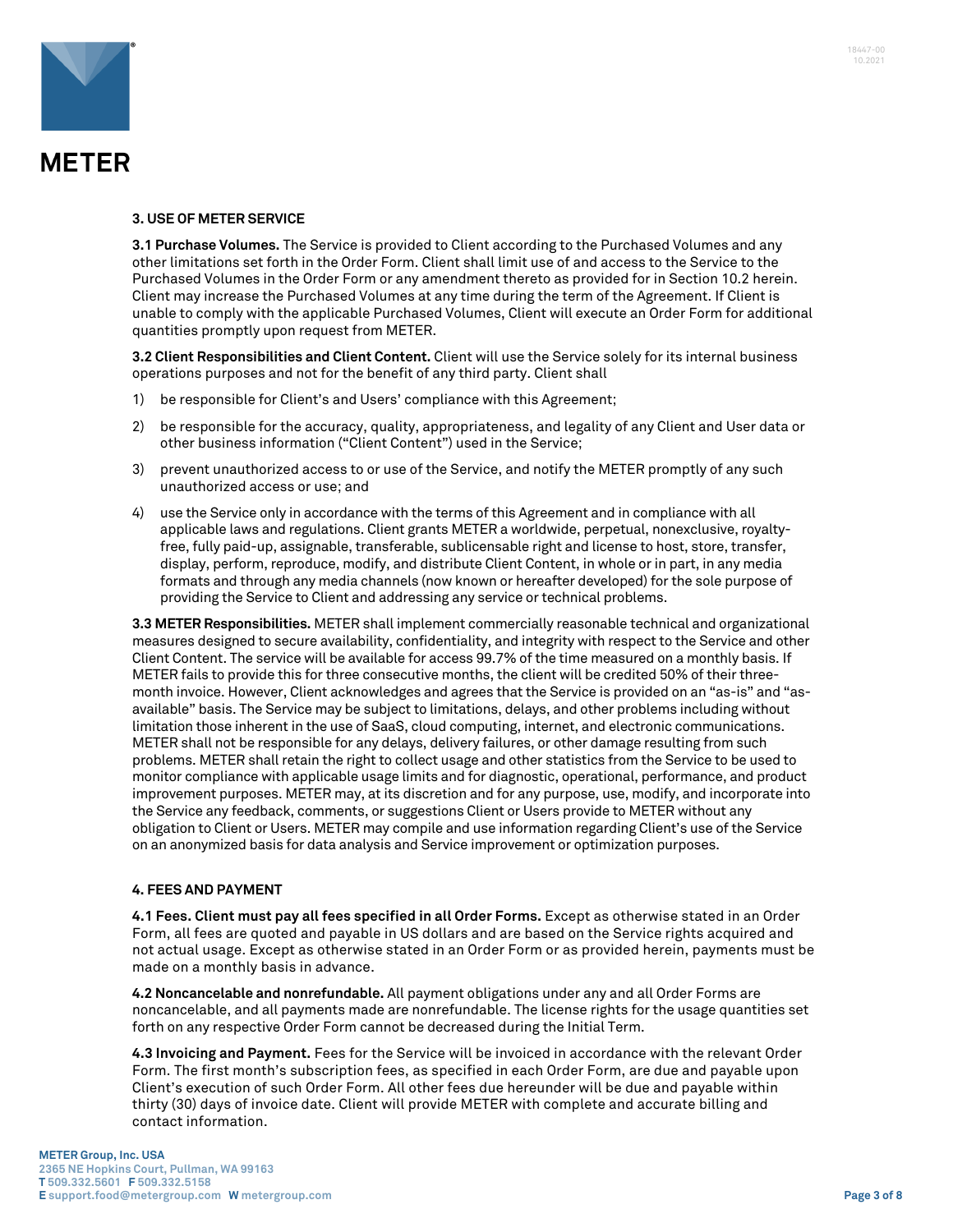



**4.4 Overdue Payments.** Any payment not received from Client by the due date may accrue (except with respect to charges then under reasonable and good faith dispute), at METER discretion, late charges at the rate of 1.5% of the outstanding balance per month, or the maximum rate permitted by law, whichever is lower, from the date such payment was due until the date paid.

**4.5 Nonpayment and Suspension of Service.** If Client's account is more than thirty (30) days past due (except with respect to charges subject to a reasonable and good faith dispute), in addition to any other rights or remedies it may have under this Agreement or by law, METER reserves the right to suspend the Service upon thirty (30) days written notice, without liability to Client, until such amounts are paid in full.

**4.6 Taxes.** METER fees do not include any direct or indirect local, state, federal, or foreign taxes, levies, duties, or similar governmental assessments of any nature, including without limitation value-added, excise, use, or withholding taxes (collectively, "Taxes"). Client is responsible for paying all Taxes associated with its purchases hereunder, this Agreement, and the Service. If METER has a legal obligation to pay or collect Taxes for which Client is responsible under this section, the appropriate amount will be invoiced to and paid by Client, unless Client provides METER with a valid tax exemption certificate authorized by the appropriate taxing authority.

#### **5. CONFIDENTIALITY**

**5.1 Definition of Confidential Information.** "Confidential Information" means all information disclosed by a party ("Disclosing Party") to the other party ("Receiving Party"), whether orally or in writing, in connection with this Service, that is designated as confidential or that reasonably should be understood by the Receiving Party to be confidential given the nature of the information and the circumstances of disclosure. METER Confidential Information includes the Service and its documentation. Confidential Information of each party includes software, code, business, and marketing plans, financial information, technology and technical information, inventions, know-hows, product plans and designs, and business processes disclosed by such party. However, Confidential Information does not include any information that (1) is or becomes generally known to the public without breach of any obligation owed to the Disclosing Party; (2) was known to the Receiving Party prior to its disclosure by the Disclosing Party without breach of any obligation owed to the Disclosing Party; (3) is received from a third party without breach of any obligation owed to the Disclosing Party; or (4) was independently developed by the Receiving Party.

**5.2 Protection of Confidential Information.** The Receiving Party will (1) use the same degree of care that it uses to protect the confidentiality of its own confidential information of like kind (but not less than reasonable care) and (2) not to use any Confidential Information of the Disclosing Party for any purpose outside the scope of this Agreement, except as otherwise authorized by the Disclosing Party in writing, to limit access to Confidential Information of the Disclosing Party to those of its and its Affiliates' employees and contractors who need that access for purposes consistent with this Agreement and who have signed confidentiality agreements with the Receiving Party containing protections no less protective than those herein.

**5.3 Compelled Disclosure.** The Receiving Party may disclose Confidential Information of the Disclosing Party to the extent compelled by law to do so, provided the Receiving Party gives the Disclosing Party prior written notice of the compelled disclosure (to the extent legally permitted) and reasonable assistance, at the Disclosing Party's cost, if the Disclosing Party wishes to contest the disclosure. If the Receiving Party is compelled by law to disclose the Disclosing Party's Confidential Information as part of a civil proceeding to which the Disclosing Party is a party, and the Disclosing Party is not contesting the disclosure, the Disclosing Party shall reimburse the Receiving Party for its reasonable cost of compiling and providing secure access to that Confidential Information.

**5.4 No Intellectual Property Rights. THE RECEIVING PARTY ACQUIRES NO INTELLECTUAL PROPERTY RIGHTS FROM THE DISCLOSING PARTY UNDER THIS AGREEMENT**, except for the restricted right to use Disclosing Party's Confidential Information for the express, limited purposes described above.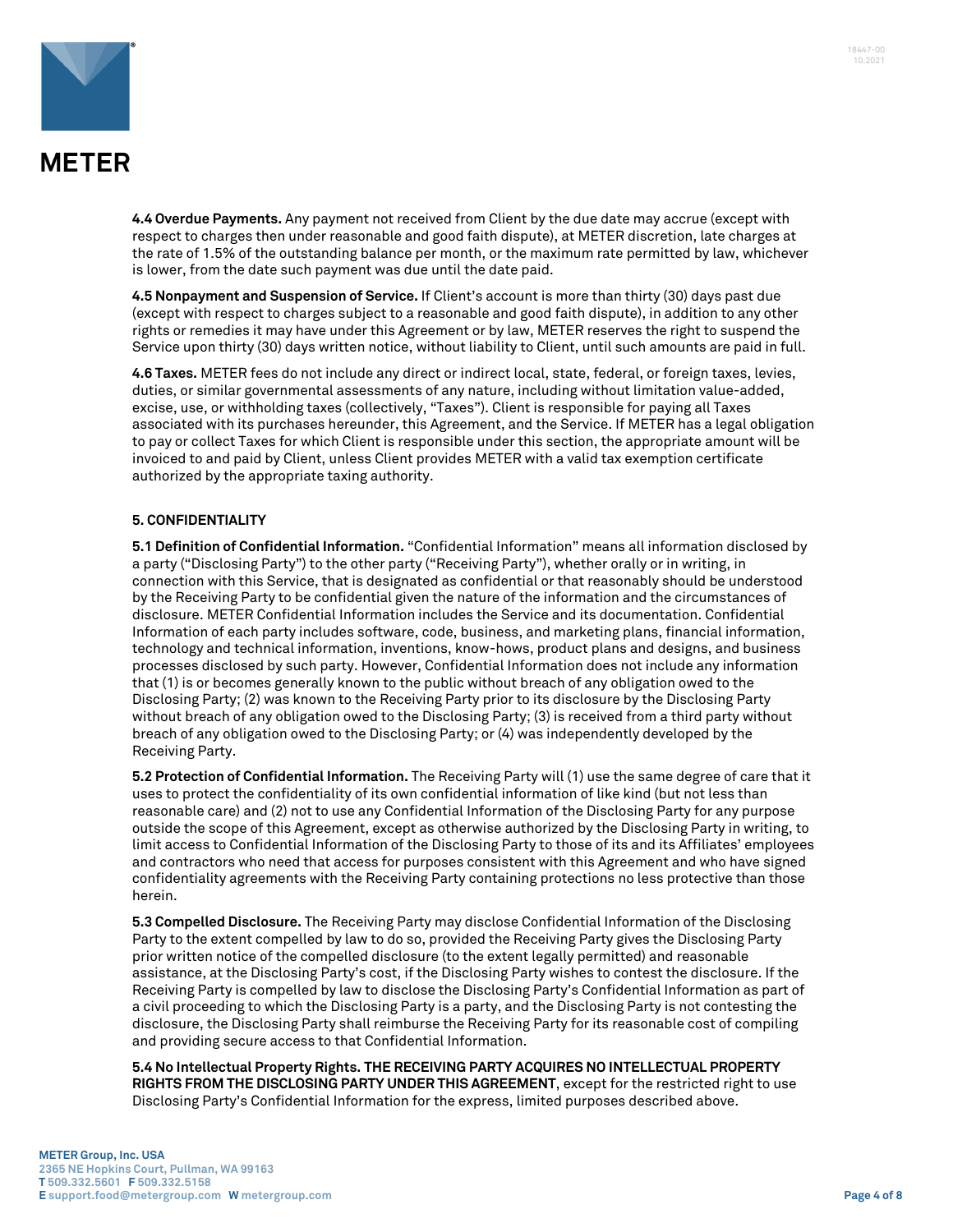

#### **6. LIMITATION OF LIABILITY**

**6.1 METER PROVIDES THE SERVICE "AS IS," "WITH ALL FAULTS," AND "AS AVAILABLE." TO THE MAXIMUM EXTENT PERMITTED BY APPLICABLE LAW, METER MAKES NO (AND SPECIFICALLY DISCLAIMS ALL) REPRESENTATIONS AND WARRANTIES OF ANY KIND, WHETHER EXPRESS, IMPLIED, STATUTORY, OR OTHERWISE, INCLUDING, WITHOUT LIMITATION, ANY WARRANTY THAT THE SERVICE WILL BE UNINTERRUPTED, ERROR-FREE, OR FREE OF HARMFUL COMPONENTS; THAT THE CLIENT CONTENT OR ANY OTHER DATA WILL BE SECURE OR NOT OTHERWISE LOST OR DAMAGED; OR ANY WARRANTY (WHETHER EXPRESS, IMPLIED, OR STATUTORY) OF MERCHANTABILITY, SATISFACTORY QUALITY, FITNESS FOR A PARTICULAR PURPOSE OR NONINFRINGEMENT, AND ANY WARRANTY ARISING OUT OF ANY COURSE OF PERFORMANCE, COURSE OF DEALING, OR USAGE OF TRADE. IN THE EVENT THAT A JURISDICTION DOES NOT ALLOW THE FOREGOING EXCLUSIONS, SUCH EXCLUSIONS WILL NOT APPLY SOLELY TO THE EXTENT PROHIBITED BY APPLICABLE LAW. THE LIMITED WARRANTIES PROVIDED HEREIN ARE THE SOLE AND EXCLUSIVE WARRANTIES PROVIDED TO CLIENT IN CONNECTION WITH THE PROVISION OF THE SERVICE.** 

**6.2 IN NO EVENT SHALL METER'S LIABILITY FOR ANY CLAIM ARISING OUT OF OR RELATING TO THE SERVICE, ANY RELATED SOFTWARE, AND/OR THIS AGREEMENT (INCLUDING WITHOUT LIMITATION ANY ORDER FORM) EXCEED THE TOTAL AMOUNT PAID BY CLIENT TO METER TO USE THE SERVICE DURING THE SIX (6) MONTHS PRIOR TO THE DATE OF THE CLAIM. IN NO EVENT SHALL METER BE LIABLE FOR ANY INDIRECT, PUNITIVE, SPECIAL, EXEMPLARY, INCIDENTAL, CONSEQUENTIAL, OR OTHER DAMAGES OR COSTS OF ANY TYPE OR KIND (INCLUDING WITHOUT LIMITATION LOSS OF DATA, REVENUE, PROFITS, GOODWILL, USE OR ANY OTHER ECONOMIC ADVANTAGE OR BENEFIT) ARISING OUT OF, OR IN ANY WAY CONNECTED WITH THE SERVICE AND/OR THIS AGREEMENT (INCLUDING WITHOUT LIMITATION ANY ORDER FORM), INCLUDING BUT NOT LIMITED TO THE USE OR INABILITY TO USE THE SERVICE AND/OR ANY INTERRUPTION, INACCURACY, ERROR, OR OMISSION. THIS LIMITATION OF LIABILITY SECTION APPLIES WHETHER THE ALLEGED LIABILITY IS BASED ON CONTRACT, TORT, NEGLIGENCE, STRICT LIABILITY, OR ANY OTHER CLAIM OR BASIS.** 

#### **7. MUTUAL INDEMNIFICATION**

**7.1 Indemnification by METER.** METER will defend, indemnify, and hold Client harmless against any loss, damage, or costs (including reasonable attorneys' fees) in connection with claims, demands, suits, or proceedings ("Claims") made or brought against Client by a third party alleging that the use of the Service as contemplated hereunder infringes a US copyright issued as of the effective date provided, however, that Client (1) promptly gives written notice of the Claim to METER; (2) gives METER sole control of the defense and settlement of the Claim (provided that METER may not settle any Claim unless it releases Client of all liability); and (3) provides to METER, at METER'S cost, all reasonable assistance.

METER will not be required to indemnify Client in the event of (1) modification of the Service by Client or any violation by Client or any Users of the obligations under this Agreement; (2) use of the Service in a manner inconsistent with the documentation; (3) use of the Service in combination with any other product or the Service not provided by METER; or (4) use of the Service in a manner not otherwise contemplated by this Agreement. If Client is enjoined from using the Service or METER reasonably believe it will be enjoined, METER will have the right, in its sole discretion, to obtain for Client the right to continue use of the Service or to replace or modify the Service so that it is no longer infringing. If neither of the foregoing options is reasonably available to METER, then use of the Service may be terminated in METER's sole discretion and METER's sole obligation and liability will be to refund any prepaid, but unused, subscription fees paid by Client for the Service.

**7.2 Indemnification by Client.** Client shall defend, indemnify, and hold METER harmless from any Claims made or brought by a third party based upon (1) a breach of this Agreement by Client, its employees, and Users resulting in the unauthorized disclosure of Confidential Information; (2) allegations that the Client data or business information infringes the rights of, or has caused harm to, a third party; or (3) in connection with a claim arising from use of the Service in breach of this Agreement by Client or Users provided,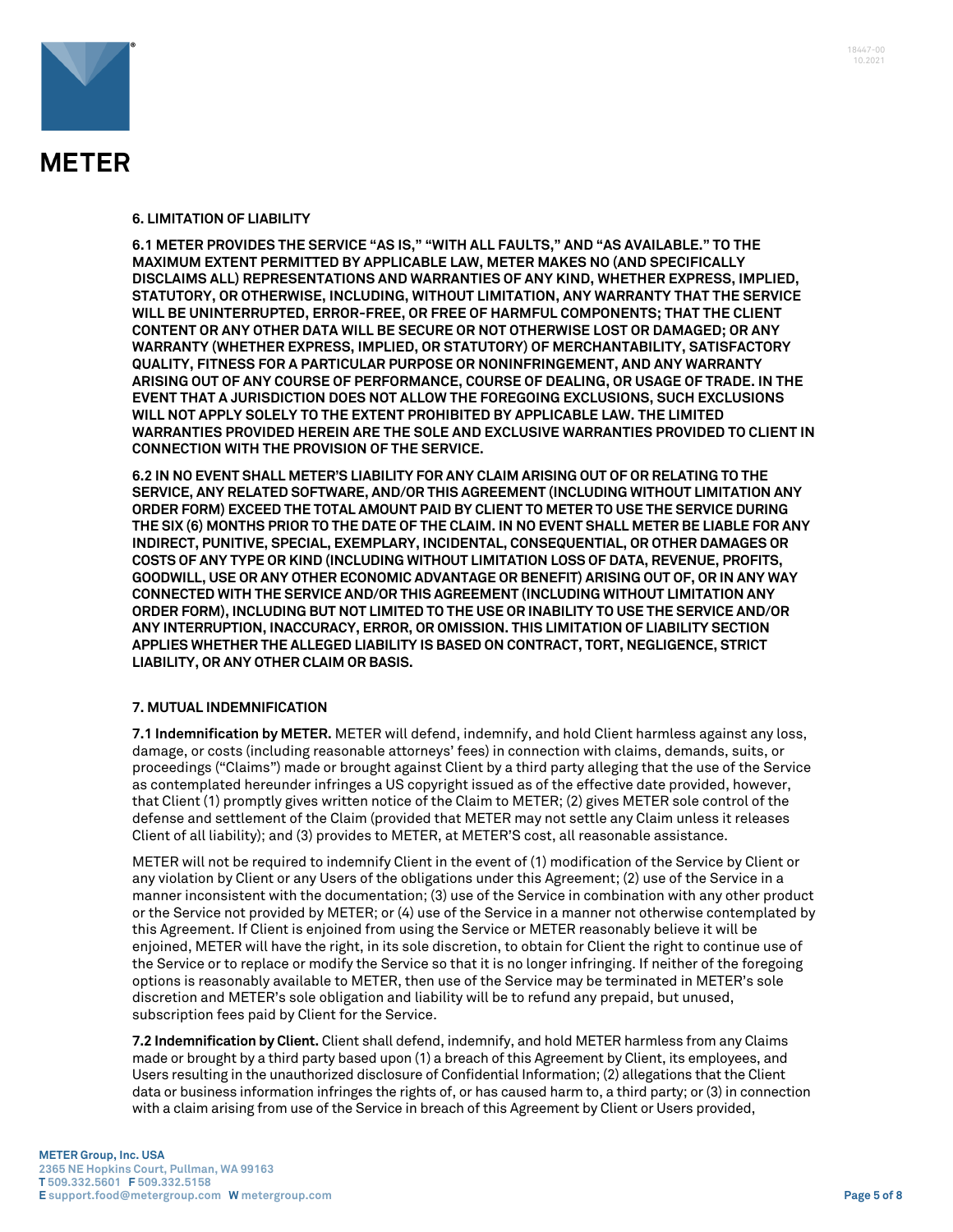

however, that METER (a) promptly gives written notice of the Claim to Client; (b) gives Client sole control of the defense and settlement of the Claim (provided that Client may not settle any Claim unless it unconditionally releases METER of all liability); and (c) provides to Client, at Client cost, all reasonable assistance.

### **8. METER AUDIT RIGHTS**

Upon written request, Client shall furnish to METER a signed certification certifying that Client and Users are using the Service pursuant to the terms of this Agreement and the applicable Order Form. With reasonable prior notice of at least ten (10) days, METER may audit Client's use of the Services. Without due cause shown, all such audits shall be conducted during regular business hours and no more frequently than twice in any twelve (12) month period and in a manner that does not unreasonably interfere with Client's business operations. Client shall make available all such books, records, equipment, information, and personnel and shall provide all such cooperation and assistance as may reasonably be requested by or on behalf of METER with respect to such audit. Client shall be responsible for such audit costs and any additional fees only in the event the audit reveals that Client's use of the Services exceeded any of Purchased Volumes.

#### **9. TERM, SUSPENSION AND TERMINATION**

**9.1 Term.** This Agreement will commence on the effective date and continue for a period of twelve (12) months (the "Initial Term") and **will automatically renew at the end of the Initial Term (or any renewal term) for a period of twelve (12) months (each, a "Renewal Term" and, together with the Initial Term, the "Term") unless either party provides written notice to the other of nonrenewal at least ninety (90) days before the end of any term.** Any such renewal will be at the list price for the Service in effect at the time of such renewal.

**9.2 Suspension.** METER may suspend Client's right to access or use any portion or all of the Services immediately upon notice to Client if METER in its sole discretion determines that Client and/or its User's use of the Services: (1) poses a security risk to the Services or any third party; (2) may adversely impact the Services or the systems or the data of any other client; (3) may subject METER, its Affiliates, employees, officers, directors, contractors, other representatives, or any third party to liability; (4) may be fraudulent or illegal; or (5) is in breach of this Agreement, including without limitation if Client is delinquent on its payment obligations for more than thirty (30) days. If METER suspends Client's right to access or use any portion or all of the Services in accordance with this provision, Client shall remain responsible for all fees and charges. METER shall have no liability for any damage, liabilities, losses or any other consequences that Client may incur as a result of a suspension.

**9.3 Termination.** Either party may terminate this Agreement (1) upon thirty (30) days prior written notice to the other party of a material breach by the other party if such breach remains uncured at the expiration of such notice period or (2) immediately in the event the other party becomes the subject of a petition in bankruptcy or any other proceeding relating to insolvency, receivership, liquidation, or assignment for the benefit of creditors.

**9.4 Effect of Termination.** Upon any termination of this Agreement, Client must, as of the date of such termination, immediately cease accessing or otherwise utilizing the Service and METER Confidential Information. Termination for any reason will not relieve Client of the obligation to pay any fees accrued or due and payable to METER prior to the effective date of termination. Upon termination for cause by METER, all future amounts due under all Order Forms will be accelerated and become due and payable immediately.

**9.5 Data Retention.** Upon the termination of the Service, Client Content may be preserved for one hundred and eighty (180) days (the "Retention Period"). After the Retention Period, the Client Content may be permanently deleted from METER's server and will be irrecoverable by the Client. After the Retention Period, METER makes no representations or warranties as to the preservation or integrity of Client data. Client hereby agrees that METER shall have no obligation to retain Client data after the Retention Period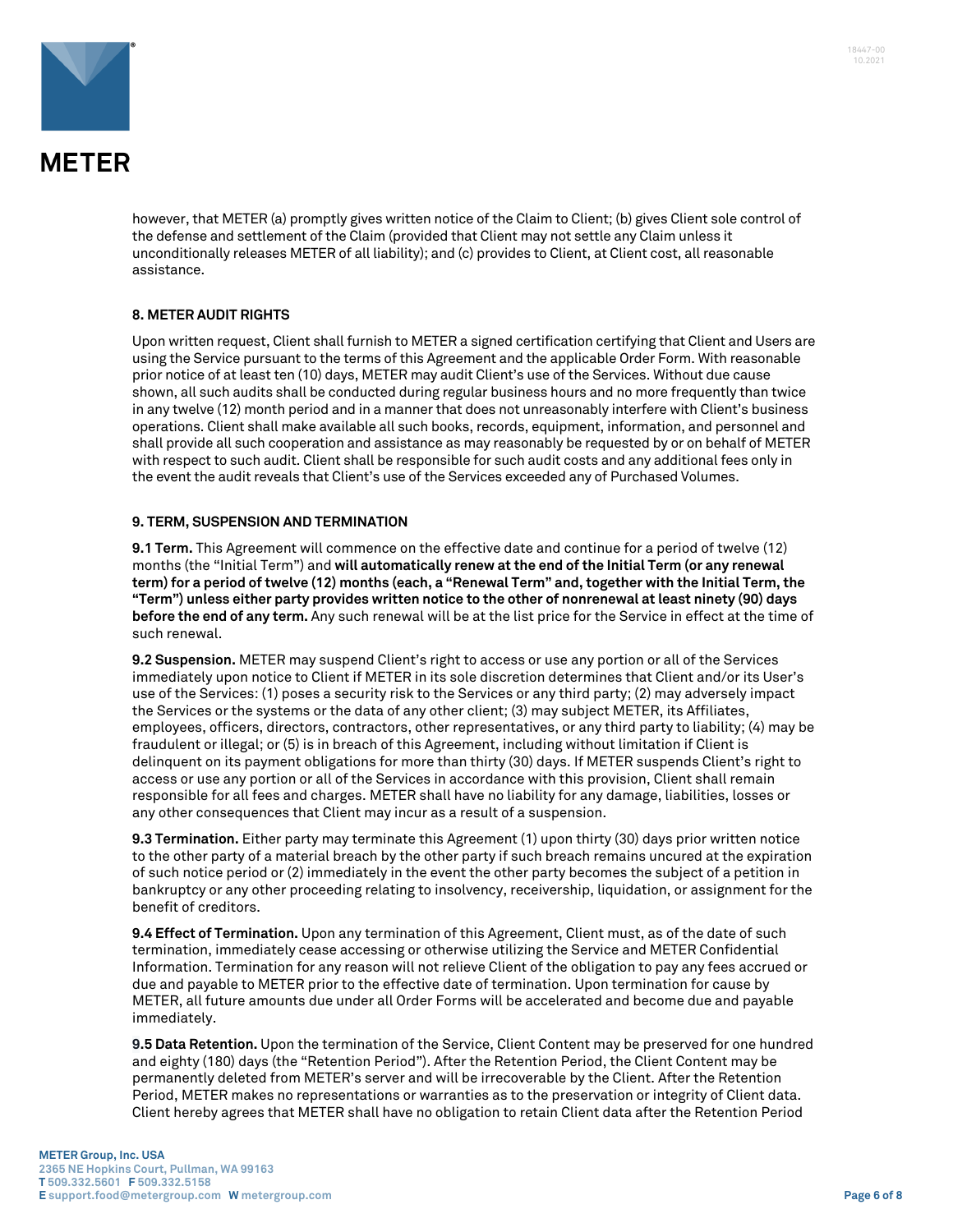

unless otherwise prohibited by law. If Client purchases a new Subscription Term prior to the end of the Retention Period, Client data shall remain available to Client.

#### **10. GENERAL PROVISIONS**

**10.1 Export Compliance.** The Services and other technology METER makes available and derivatives thereof may be subject to export laws and regulations of the United States and other jurisdictions. Each party represents that it is not named on any US government denied-party list. Client shall not permit Users to access or use the Service in a US-embargoed country (currently Cuba, Iran, North Korea, Sudan, or Syria) or in violation of any US export law or regulation.

**10.2 Entire Agreement.** This Agreement and the Order Form(s) constitute the entire agreement between Client and METER regarding the Service and supersedes all prior and contemporaneous agreements, proposals or representations, written or oral, concerning its subject matter. No modification, amendment or waiver of any provision of this Agreement will be effective unless in writing and signed by the party against whom the modification, amendment or waiver is to be asserted. No provision of any purchase order or other document of Client, including without limitation any electronic invoicing portals or vendor registration processes, will supersede the terms and conditions of this Agreement, and any such document relating to this Agreement shall be for administrative purposes only and shall have no legal effect notwithstanding any provision to the contrary in any such other document.

**10.3 Assignment.** Neither party may assign any of its rights or obligations hereunder, whether by operation of law or otherwise, without the other party's prior written consent (not to be unreasonably withheld) provided, however, either party may assign this Agreement in its entirety (including without limitation all Order Forms), without the other party's consent to its Affiliate or in connection with a merger, acquisition, corporate reorganization, or sale of all or substantially all of its assets or stock. Notwithstanding the foregoing, if a party is acquired by, sells substantially all of its assets or stock to, or undergoes a change of control in favor of a direct competitor of the other party, then such other party may terminate this Agreement upon written notice. In the event of such a termination, METER will refund to Client any prepaid fees covering the remainder of the term of all subscriptions. Subject to the foregoing, this Agreement will bind and inure to the benefit of the parties, their respective successors, and permitted assigns.

**10.4 Relationship of the Parties.** The parties are independent contractors. This Agreement does not create any partnership, franchise, joint venture, agency, fiduciary, or employment relationship between the parties.

**10.5 Waiver.** No failure or delay by either party in exercising any right under this Agreement will constitute a waiver of that right.

**10.6 Severability.** If any provision of this Agreement is held by a court of competent jurisdiction to be contrary to law, the provision will be deemed null and void, and the remaining provisions of this Agreement will remain in effect.

**10.7 Force Majeure.** Neither party will be liable for any failure or delay in performance under this Agreement (other than for delay in the payment of money due and payable hereunder) for causes beyond that party's reasonable control and occurring without that party's fault or negligence, including without limitation acts of God, acts of government, flood, fire, civil unrest, acts of terror, strikes or other labor problems, and cyberattacks, such as threats or attacks through the internet or internet provider, telecommunications, or hosting facility. Dates by which performance obligations are scheduled to be met will be extended for a period of time equal to the time lost due to any delay so caused.

**10.8 Choice of Law and Jurisdiction.** Excluding conflict of laws rules, this Agreement shall be governed by and construed under the laws of the State of Washington. All disputes arising out of or in relation to this Agreement shall be submitted to the exclusive jurisdiction of the state and federal courts located in Seattle, WA. Nothing in this section shall restrict METER's right to bring an action (including without limitation a motion for injunctive relief) against Client in the jurisdiction where Client's place of business